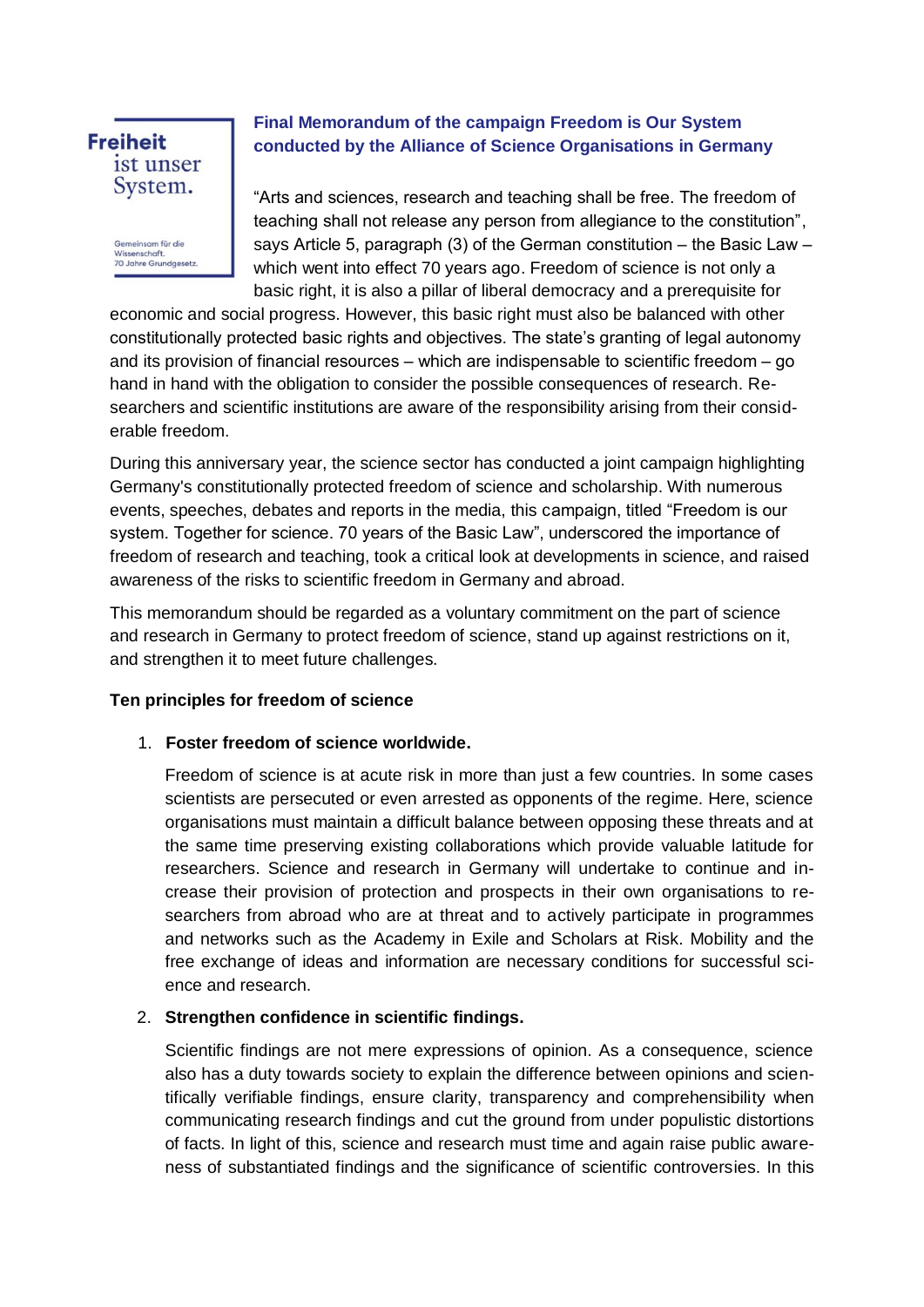way it is possible to boost society's confidence in science and thus in the constitutionally guaranteed right to scientific freedom.

## 3. **Special freedoms call for special forms of self-regulation.**

In a science system that is predominantly publicly-financed, society must be able to rely on self-regulation that functions. Cases of fraud, abuse of power, and "fake science" undermine society's confidence in science's responsible management of its special freedoms. Universities and research institutes will fulfil this responsibility by meeting high standards of good scientific practice and ensuring integrity, compliance, legal certainty and employee safety.

## 4. **"Freedom" does not mean free from rules.**

Free science is not above the law. Legal and ethical limits and restrictions placed on research will be scrutinised in light of social developments and discussions, such as when animal testing, issues of human genome research, or artificial intelligence are involved. When conducting ethically sensitive research, scientists must always carefully weigh the opportunities against the risks their activities entail. Scientific institutions support these processes with ethics commissions and advisory structures.

## 5. **Ensure the free choice of research topics.**

An orientation towards trends can help to bundle expertise within the science system and foster interdisciplinary research as is currently being done in, for example, the area of artificial intelligence. Nonetheless, fundamental freedom in the choice of research topics is necessary in order to preserve the system's diversity. It is therefore important that sufficient resources be made available for research topics that fall outside of current trends and that high-profile scientific journals also publish replication studies and negative research findings. Research must produce more than economic benefits and concrete applications. The importance of the entire impact chain from basic research all the way to actual application should be emphasised on an interdisciplinary basis and communicated within society.

## 6. **Freedom of science applies to the transfer of knowledge as well.**

Collaboration with external partners such as companies and other actors is important for strengthening industry and society's capacity for innovation and, at the same time, putting ideas and insights from real-life practice to use for research. This increasingly important understanding of the role of science poses new challenges for the transfer of knowledge generated by non-university and university scientific institutions. Ensuring freedom of science is of particular importance in connection with collaborative work with companies: The transparency of research findings generated in the course of collaborations and their independence must be adequately ensured.